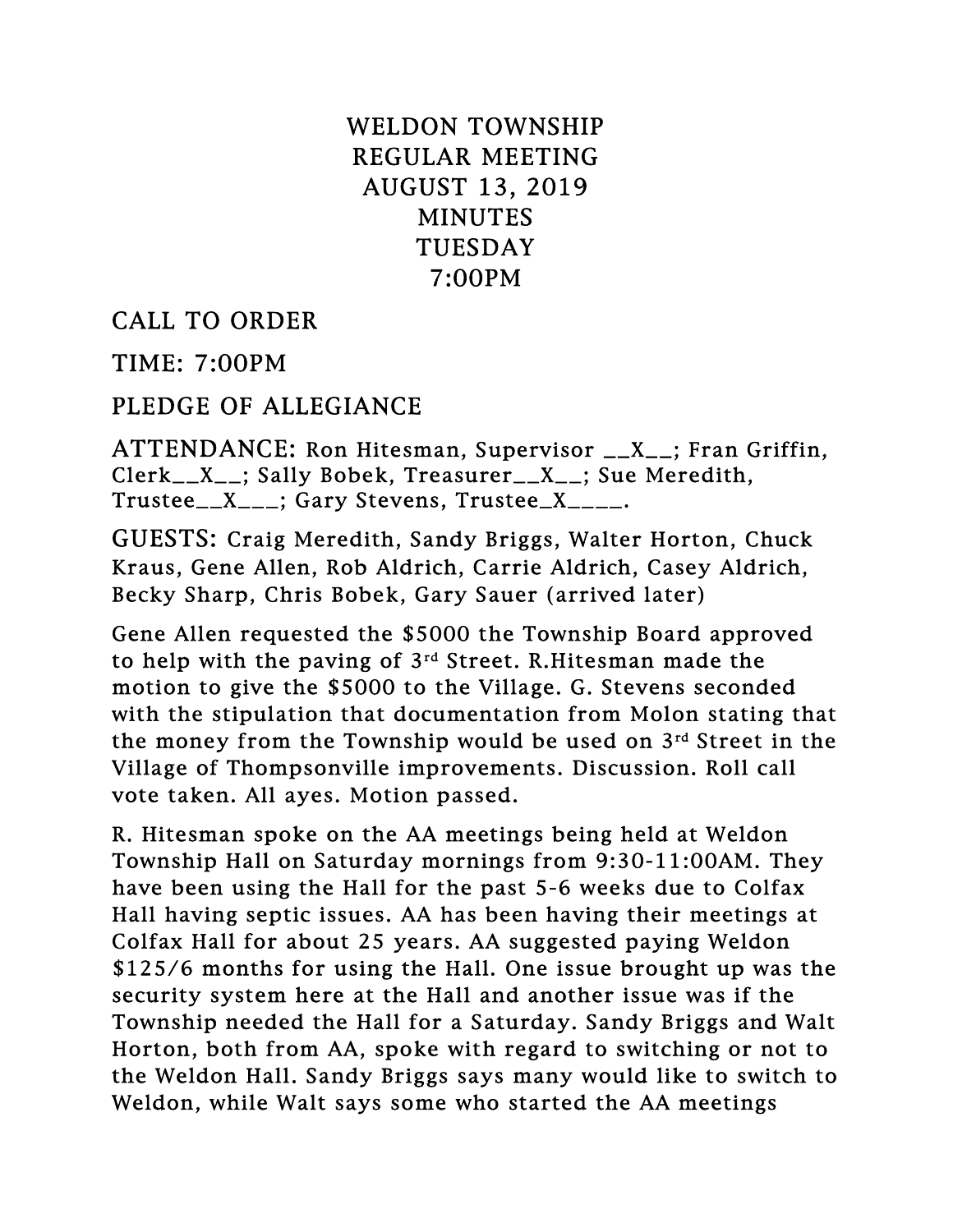would like to stay at Colfax Hall. Discussion. The Township Board felt it was best if the AA group took a vote of their participants (group conscious) to change Halls or not and let this Board know the results.

CHANGES/APPROVAL OF AGENDA: S. Bobek asked to add the following under NEW BUSINESS: Reappoint Julie Lonn to be Weldon Township representative to the Betsie Valley District Library Board. S. Meredith asked to add the following to NEW BUSINESS: Trustee Retreat and Policies and Audit, Village of Thompsonville and the Community Garden. R, Hitesman made the motion to approve the agenda with changes, S. Bobek seconded. All ayes.

MINUTES OF THE JULY 2019 BOARD MEETING: R. Hitesman made the motion to approve the minutes of the July 9, 2019 meeting. G. Stevens seconded. All ayes.

TREASURER'S REPORT: G. Stevens made the motion to approve the Treasurer's report as presented, S. Meredith seconded. All ayes.

GUEST/PUBLIC INPUT: C. Meredith presented Supervisor Hitesman with a gavel to use at meetings. C. Kraus, B, Sharp, R. Aldrich, C. Aldrich, Casey Aldrich, C. Bobek—no other comments.

## REPORTS:

ZONING ADMINISTRATOR: C. Meredith gave his zoning report: He had two LUP's  $\#070119$  Dan Miller and  $\#070219$  for DAK Builders (Julie Savidi). Violations by J. Sullivan was resolved. Mitchell violation on Eden Lane has been resolved. Dan Miller has asked for a variance. A Zoning Board of Appeals has been scheduled for October 3, 2019 at 7PM.

The number of members on the Zoning Board of Appeals was discussed. It was made a three- member Board on May 8, 2018 and on June 12, 2018 it was made a five- member Board with C. Bobek appointed. It appears that a fifth member was never appointed. C. Meredith sent information to G. Stevens, B.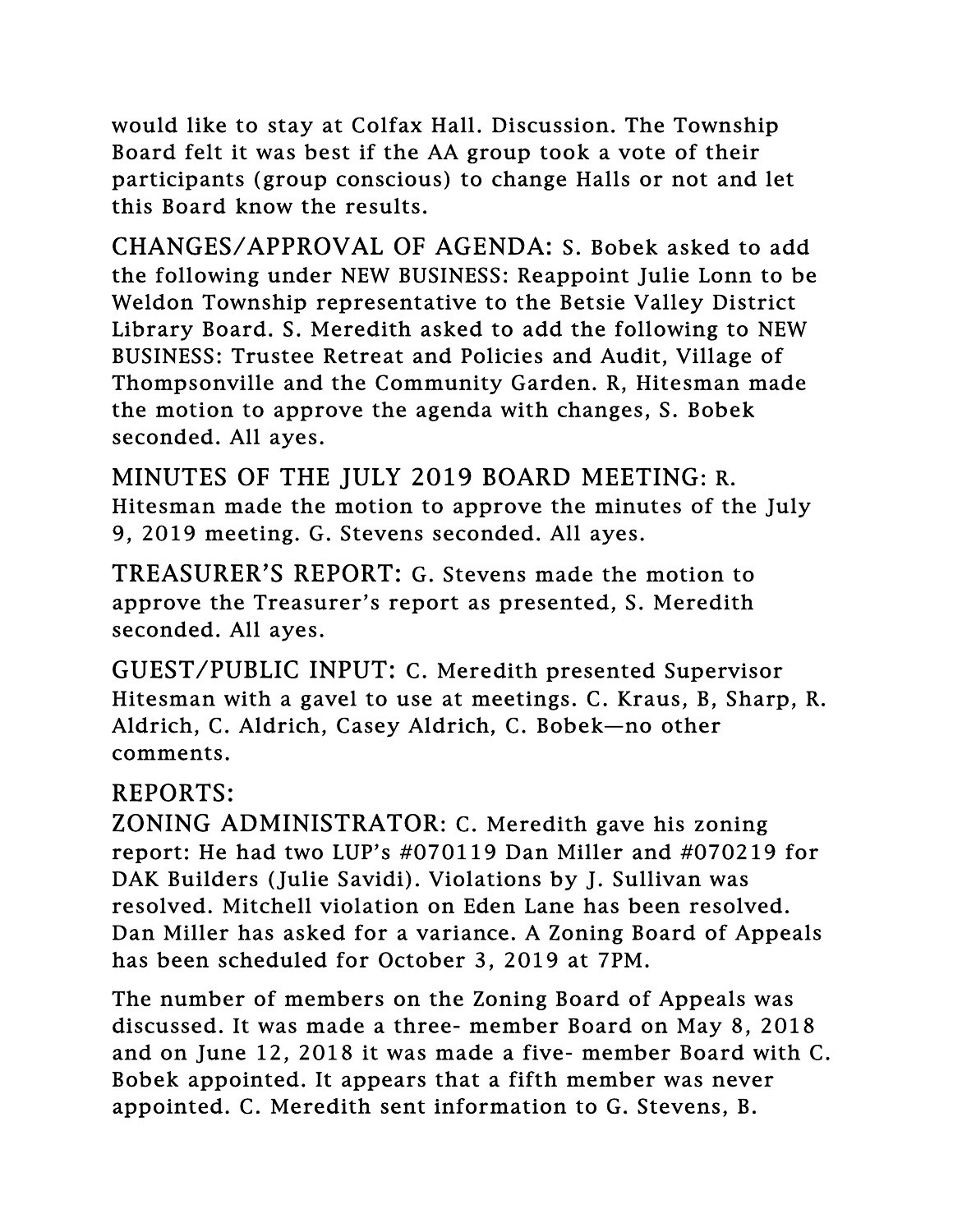Matthews, and D. Suchocki. They are all willing to sit on the Board. C. Bobek could sit as an alternate if it was a threemember Board. F. Griffin made the motion to make the ZBA a three- member Board, S. Meredith seconded. Discussion. All ayes. It was brought up after the motion and vote that a Planning Commission member must be a member of the ZBA. Discussion. Maybe B. Matthews or D. Suchocki would step down so C. Bobek could sit on the ZBA with the other person being an alternate.

DAY USE PARK: C. Meredith reported that the Homestead Dam has been busy. Trash receptacle at the Day Use Park is still being used by the public. The high water level has been a deterrent to canoes and kayaks. He has been keeping the bathrooms clean and some of the brush cut back. Suggested possibly replacing the wolmanized lumber on the walkway with treated lumber or rubber treads. Discussion.

GREENSPACE GRANT UPDATE: R. Hitesman gave an update. Grant was approved to pay all bills. SEEDS is starting on August 19<sup>th</sup> clearing the trail and putting down chips. Should take four days. Thank you to Becky Sharp for the Hall sign and all the work she has put into the outward appearance of the Hall. It was mentioned that there is one flower box missing from the middle front window.

PLANNING COMMISSION: C. Kraus reported on the Zoning Audit. Planning Commission will be reviewing. It was deferred until the September meeting then the September meeting was cancelled due to scheduling conflicts and moved to October 3rd. Elise from StateCraft will be there for the Zoning audit in October. C. Kraus stated that the approved Master Plan by the Planning Commission was submitted to the Township Board for approval of Master Plan formal draft with the red back. Board does not recall the red backed draft copy. S. Meredith will send to Bayside Printing for printing copies. She will get the copies to the Board members for their review. Township Board will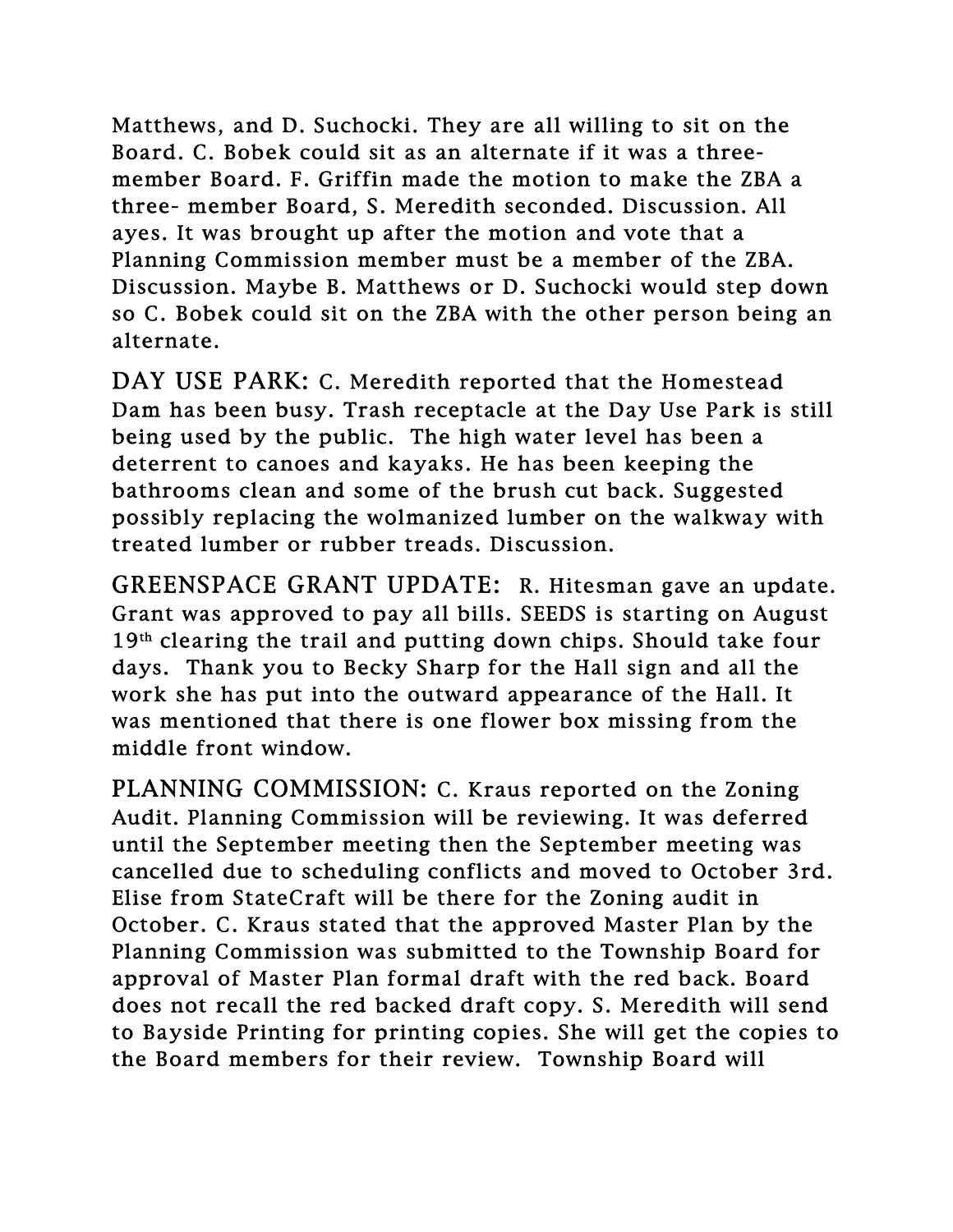review and be prepared to vote to approve or disapprove the Master Plan.

NUISANCE ABATEMENT REPORT: G. Stevens stated there is nothing to report. When asked about the Huddleston house on the north side of the Old Dam, he said it was not visible to anyone.

LIQUOR INSPECTION REPORT: R. Hitesman states reports are on file for July. Nothing to report. No August report yet.

BUDGET REPORT: Current budget report presented. Road Maintenance is over budget at this time and the Capital Outlay line is over. Will make adjustments at the end of the fiscal year.

SUPERVISOR'S COMMENTS: R. Hitesman states Casey Guthrie, Assessor, says everything is going well. He is doing 10% weekly. C. Guthrie has the Crystal Mountain condo issue figured out. He will be here Saturday morning. Dave Kane denied the offer to sit on the ZBA. Audit reports are in. Everyone has a copy to review for September's meeting. Will request someone from BCB Accounting to be at that meeting to answer any questions. R. Hitesman mentioned the beautification of the Hall and grounds. Everything looks very nice including the new sidewalk. Address numbers have been put up on the Hall. G. Stevens, S. Williams, R. Hitesman and M. Skeels met at the end of Haze Rd and discussed a solution for getting a turnaround for a truck to pick up the trash left there. It would need Road Commission approval. Republic Waste would put in a two (2) yard dumpster.

CLERK COMMENTS: F. Griffin advised the Board she needed to attend Election Official Accreditation in Lansing September 26th & 27th and October  $15<sup>th</sup>$  for Qualified Voter File training in Grand Rapids. She would like permission to spend two nights for the Accreditation training and one night for the October QVF training. The training for the E-Pollbook has not been scheduled by the State yet. R. Hitesman made the motion for the Clerk to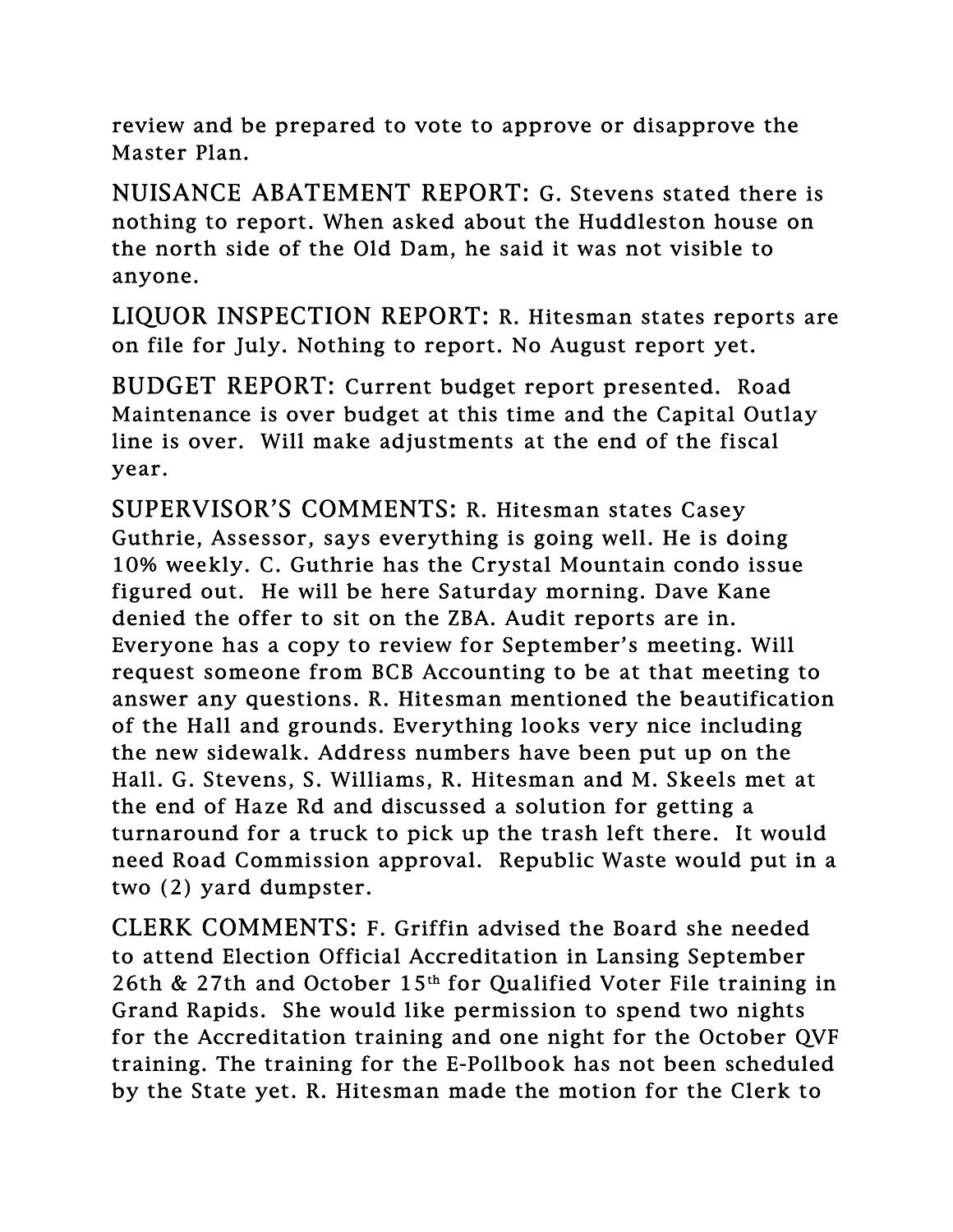attend the training and to spend the two nights in September and the one night in October. G. Stevens seconded. R. Hitesman, S. Bobek, S, Meredith, G. Stevens are ayes. F. Griffin abstained. Clerk also asked about a sign/notice to the public that we have surveillance cameras. This was brought up at the Clerk's Retreat. Clerk will look for a 'sign'. Clerk has sent many website updates to Dave Kane. A person from the Record Eagle emailed the Clerk asking if we had passed an opt out ordinance for Recreational Marihuana. I told her we had. A Parks and Recreational survey is available on the counter along with a link to take it online. The survey is due to the County Clerk's office by August  $19<sup>th</sup>$ .

GUEST: Gary Sauer, Commissioner, gave his report on the Road Commission and MDOT projects, County Planning Commission short term rentals, Health Dept-no e-coli issues to report, PFAS levels discussed, and County budget.

UNFINISHED BUSINESS: TeamLife AED inservice tabled until next meeting. R. Hitesman will contact sales rep, Tim, to be here.

NEW BUSINESS: Julie Lonn's 3-year appointment to the BVDL has expired. G. Stevens made a motion to reappoint Julie Lonn to serve as Weldon Township representative on the BVDL Board for 3 years. R. Hitesman seconded the motion. All ayes.

The Board decided to have a fall clean-up this year. Dates available from American Waste, Mark, is September 21st or 28<sup>th</sup>. Clerk will check with Mark to be sure September 21st is still available.

 S. Meredith attended the Trustee's Retreat and feels that the Township needs to look at policies such as the one we have to wait 30 days to review before we decide on an issue if possible. Need to have a book of policies. She also picked up a book about audits at the Retreat. We should have the auditor go over the audit and answer any questions the Board may have. She did mention that we may want to reimburse the Village for the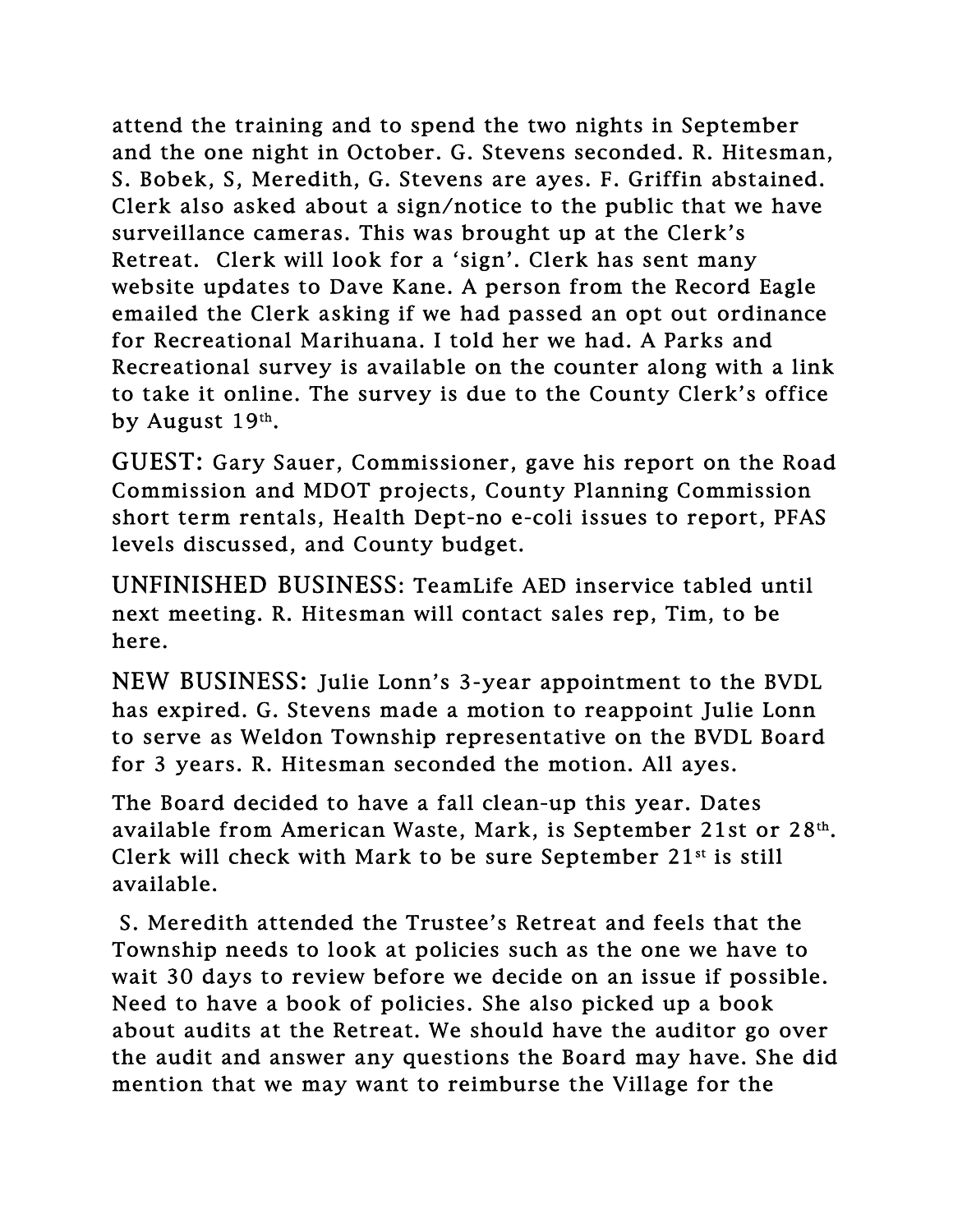digging up and repair of the water line for our landscaping. Clerk will check with the Village to get the man hours spend on the water line repair.

S. Meredith also mentioned the Community Garden and how great it looks. The garden was approved for a shed a while ago. Rob Aldrich said he hasn't found one that met his criteria (i.e. narrow profile). G. Stevens said to keep looking. Garden is close quarters and is hard to maintain. Rob says they'll find a way. Discussion.

 R. Hitesman stated that we really appreciate all the things C. Kraus and B. Sharp have done for Weldon Township.

F. Griffin received a notice from the Road Commission inquiring about a second brining this year. Discussion. G. Stevens made the motion to do a second brining. S. Bobek seconded. All ayes.

## BILLS:

| <b>David Kane, Monthly Website Maintenance</b>     | 60.00   |
|----------------------------------------------------|---------|
| <b>Craig Meredith, ZA</b>                          | 166.67  |
| <b>Craig Meredith, LUP</b>                         | 56.00   |
| Craig Meredith, reimburse postage                  | 7.60    |
| <b>Craig Meredith-DUP</b>                          | 150.00  |
| <b>Julie Lonn, Town Hall Cleaning</b>              | 50.00   |
| <b>Nuisance Officer – Gary Stevens</b>             | 200.00  |
| <b>Cemetery Maint – Gary Stevens</b>               | 315.00  |
| <b>AFLAC</b>                                       | 281.50  |
| <b>TeamLife (AED)</b>                              | 1599.00 |
| <b>Wade Trim</b>                                   | 528.55  |
| <b>VISA</b>                                        | 798.44  |
| <b>AcenTek</b>                                     | 180.05  |
| Fran Griffin, Mileage seminar Shanty Creek         | 74.12   |
| <b>The Pioneer Group</b>                           | 475.80  |
| <b>Cherryland Electric</b>                         | 62.06   |
| Richard Figura, legal fee                          | 420.00  |
| Baird, Cotter & Bishop-audit                       | 4495.00 |
| <b>Milarch Bros Landscaping</b>                    | 5052.50 |
| <b>BSA-Assessing System</b>                        | 802.00  |
| Village of Thompsonville-3 <sup>rd</sup> St paving | 5000.00 |
| Ron Hitesman, mileage to seminar Shanty Creek      | 79.57   |
| Sally Bobek – reimburse for checks                 | 42.62   |
| <b>Becky Sharp</b>                                 | 221.21  |
| <b>Sue Meredith-Mileage reimburse Shanty Creek</b> | 83.71   |